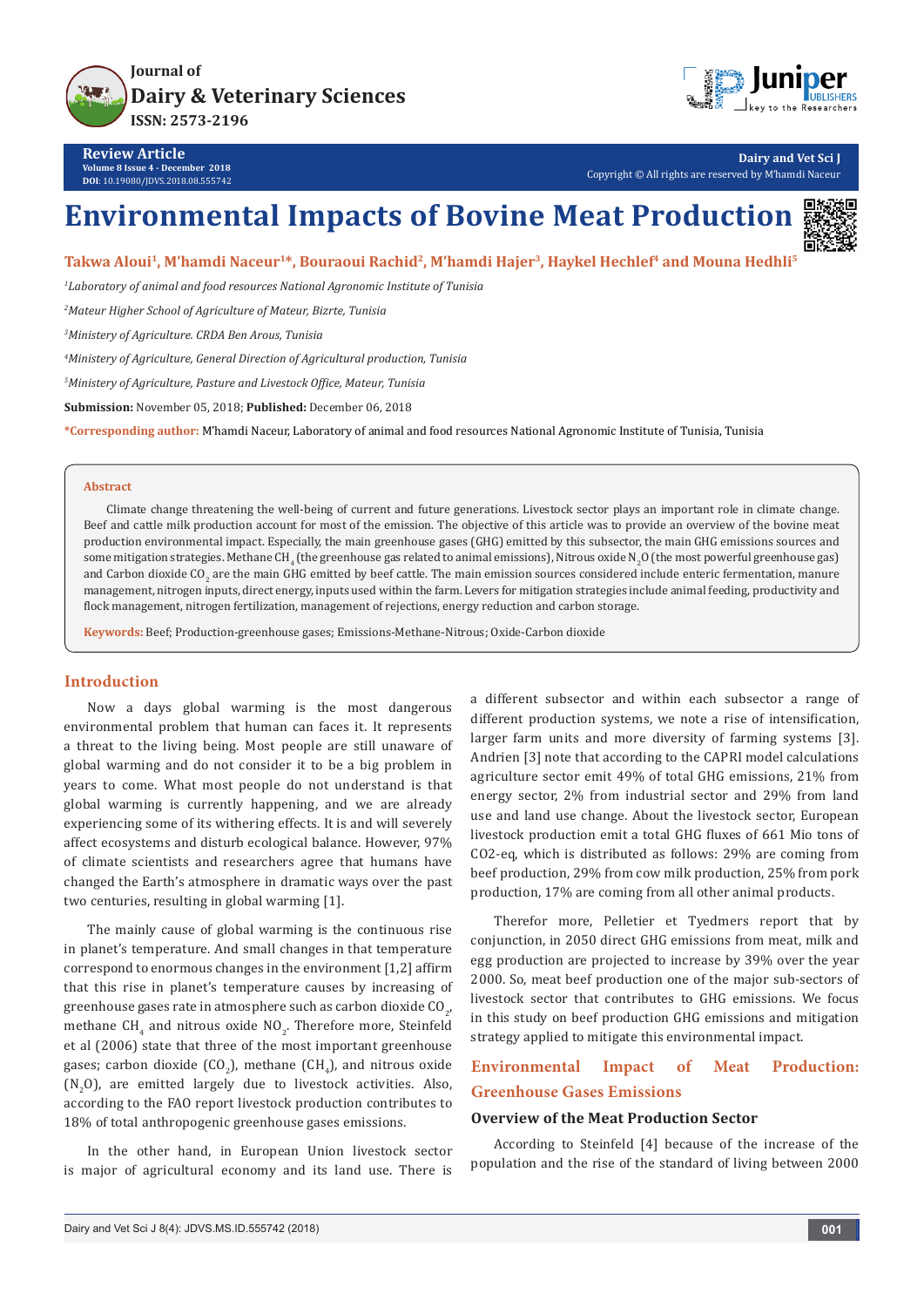and 2050 the demand of meat will split of 229 million tons per year to 465 million tons per year. According to Table 1 the largest **Table 1:** Production and consumption of beef worldwide in 2012 (La viande.fr).

quantity of beef is produced by the USA in 2012. In the other hand beef cattle is one of the most species which emit GHG (Figure 1).

| Country $(2012)$ | <b>Production (thousands of tons)</b> | Consumption (thousands of tons) | Consumption (kg eqc/inhabitant) |
|------------------|---------------------------------------|---------------------------------|---------------------------------|
| UE at 27         | 7760                                  | 7760                            | 15                              |
| <b>USA</b>       | 11855<br>11744                        |                                 | 37                              |
| <b>Brazil</b>    | 8669<br>7045                          |                                 | 36                              |
| Argentina        | 2620                                  | 2458                            | 59                              |
| Australia        | 2152                                  | 745                             | 33                              |
| New Zealand      | 615                                   | 110                             | 25                              |
| Russia           | 1380                                  | 2395                            | 17                              |
| China            | 5540                                  | 5600                            | 4                               |
| India            | 3460                                  | 2050                            | 2                               |



#### **The main Gases emitted by Cattle**

The greenhouse gases comprise only about 1% of the total gases in the earth's atmosphere. The predominant gases are oxygen (21% of the total) and nitrogen (78% of the total). The primary greenhouse gases are carbon dioxide, methane, nitrous oxide, ozone and water vapor. These gases trap infrared energy that contributes to higher atmospheric temperatures. It is important to remember that carbon dioxide, methane and nitrous oxide are continuously emitted and removed from the atmosphere by natural processes. In addition to these natural processes, anthropogenic activities also cause emissions of some of these gases [5].



**How to cite this article:** Takwa A, M'hamdi Naceur, Bouraoui R, M'hamdi H, Haykel H, et al. Environmental Impacts of Bovine Meat Production. Dairy and **100 Text Concernsion Concernsion**: 18KWa A, M hamal Naceur, Bouraoul R, M hamal Vet Sci J. 2018; 8(4): 555742. **DOI: [10.19080/JDVS.2018.08.555742.](http://dx.doi.org/10.19080/JDVS.2018.08.555742)**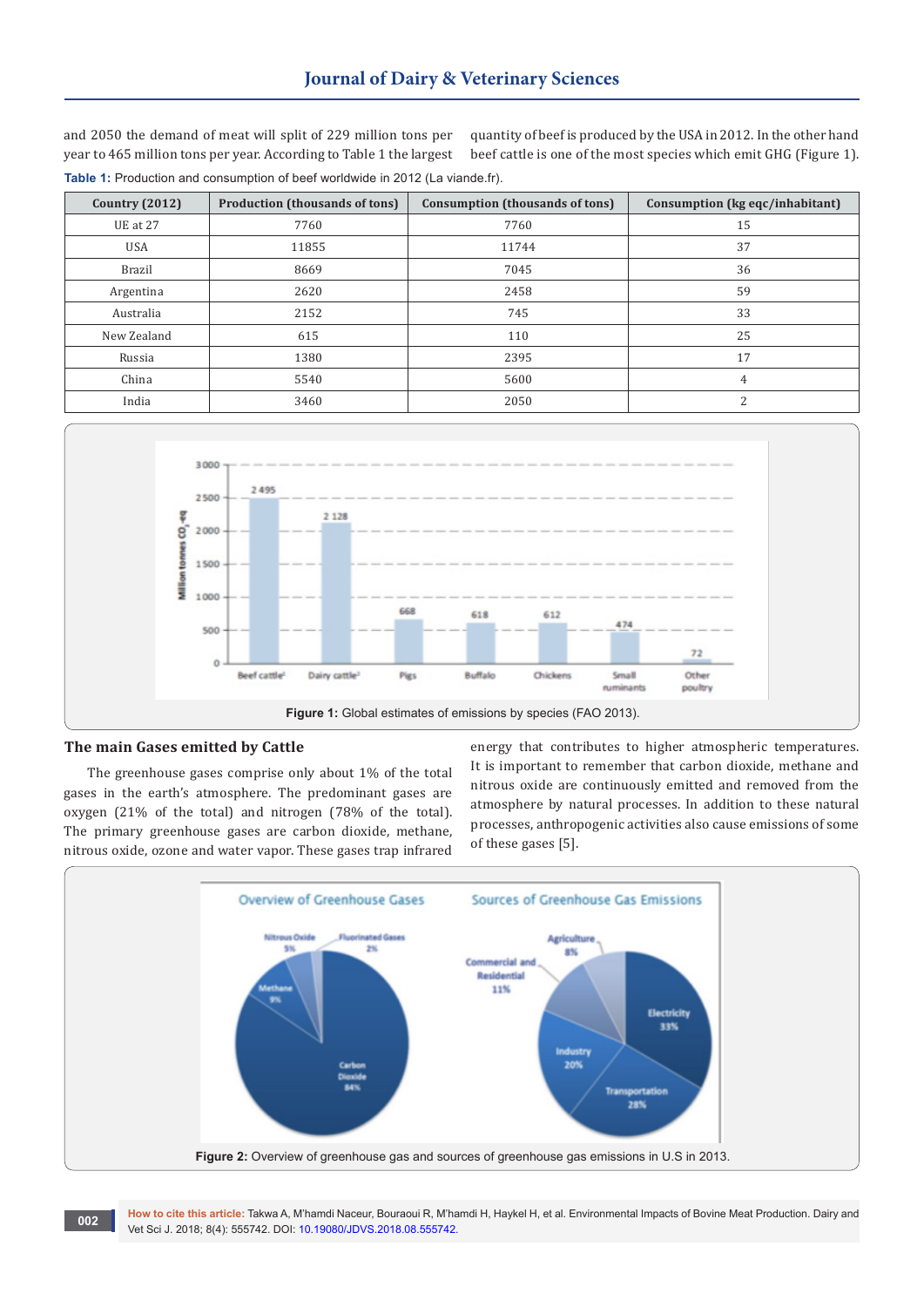There are mainly  $CO_{2'}$  CH<sub>4</sub> and NO<sub>2</sub>. But there are also other gases such as fluorinated gases (CFC, HFC, PFC, SF6) that do not concern the agricultural field. Each gas is characterized by their global warming potential, it is the cumulative heating forcing over a defined period. It is measured in relation to  $\mathfrak{CO}_{_2}$  and is expressed in kg  $\text{CO}_2$  equivalent [6]. The main gases emitted by beef cattle are: Methane  $CH_{4'}$  Nitrous oxide  $N_2O$  and Carbon dioxide  $CO_{2}$ . As an example, Figure 2 shows an overview of greenhouse gases and sources of greenhouses gas emissions in US in 2013. This figure is from the Environmental Protection Agency website characterizes US greenhouse gas production. According to Figure 2: Methane represents 9%, Nitrous oxide represents 2% and Carbon dioxide represents 84% of total US greenhouse gases. While, agriculture is responsible for 8% of the total US greenhouse gas emissions.

## **Methane: CH<sub>2</sub>**

Methane is the greenhouse gas related to animal emissions [5]. Their warming potential is 25 kg  $CO_{2}/$ Kg of  $CH_{4}$ . The plant diet of cows and other ruminants is high in cellulose, which cannot be digested by the ruminant itself. However, ruminants have a symbiotic relationship with colonies of microorganisms, called methanogens, which live in their gut and break down the cellulose into carbohydrates. These carbohydrates provide both the microbial community and the ruminant with an energy source. Methane is produced as a by-product of this process. Machen & Mccollum [7] says that methane is a loss of dietary energy during digestion by microorganisms in the rumen.

#### **Nitrous oxide: NO<sub>2</sub>**

Nitrous oxide warming potential: 298 kg  $CO_2$ /kg of NO<sub>2</sub>. Nitrous oxide is a very sensitive greenhouse, it has a 296 times higher impact than CO<sub>2</sub>. One of important sources of  $N_2O$ emissions is agricultural activities such as: The use of nitrate fertilizers, livestock production, and manure management.  $N_2$ O is generated as an intermediate product or by-product of nitrification and denitrification processes. Their emission is very complex [8].  $\mathsf{NO}_2$  issues from nitrogen fertilizers (organic manures or inorganic fertilizers) or by manure storages and by deposition by grazing animals [9,10]. 50% of  $NO_2$  emissions is form animal agriculture [11]. The nitrogen excreted more in the urine whereas the nitrogen excreted in the dung is constant [12,13].

# Carbone Dioxide: CO<sub>2</sub>

Carbone dioxide  $CO<sub>2</sub>$  has a lower warming potential then  $CH_4$  and  $NO_{2'}$  but it has the most emitted gas especially from industrial sector. The use of fossil fuel is the most important emissions source of CO<sub>2</sub>, it can be also emitted by from land use, degradation of soil [14].

# **Sources of GHG emissions from Bovine Meat Production**

Dollé [5] have defined 5 mainly sources of emissions:

a. Enteric fermentation:  $CH<sub>4</sub>$  emissions from animal biological activity of cattle: Enteric fermentation is a process that characterizes ruminants. It occurs at the rumen level. It produces methane as a byproduct of a microbial fermentation of carbohydrates into simple molecules [15].

b. Manure management:  $CH_4$  and  $NO_2$  emission from the management of rejections (pasture, building, storage).

c. Manure contains two chemicals components: Organic matter converted to  $\text{CH}_4$  by anaerobic decomposition, mostly when manure is managed in liquid form, Nitrogen leads to nitrous oxide emissions by indirect transformation of nitrogen released in the atmosphere to ammonia  $NH_{3}$  and then to  $N_2O$ .

d. Nitrogen inputs:  $NO<sub>2</sub>$  emission resulting from the nitrification and denitrification phenomena of direct nitrogen inputs through organic and mineral fertilization and indirect nitrogen inputs by nitrate leaching and ammonia volatilization.

e. Direct energy:  $CO<sub>2</sub>$  emission from fossil fuels consumed on the farm (electricity and fuel).

f. Inputs: CO<sub>2</sub> emission from transport of cattle feed, NO<sub>2</sub> emission from fertilizer manufacturing.

| <b>Emission Source</b>                                                                 | Compounds                                 |
|----------------------------------------------------------------------------------------|-------------------------------------------|
| Use of fertilizers (pastures and feed production)                                      | $N_2O$ , $NH_2$                           |
| Manufacturing of fertilizers                                                           | $CO_{2}$ , N <sub>2</sub> O               |
| Land-use change due to grasslands expansion/<br>cropland expansion for feed production | CO <sub>2</sub>                           |
| On-farm energy use                                                                     | CO <sub>2</sub>                           |
| Enteric fermentation                                                                   | CH <sub>4</sub>                           |
| Manure deposition by grazing animals                                                   | $NH3$ , N <sub>2</sub> O, CH <sub>4</sub> |
| Indirect N20 from leaching and runoff                                                  | $N_{2}$ O                                 |
| Indirect N20 from deposition of NH3                                                    | $N_{2}$ O                                 |
| Transport of animal products                                                           | CO.                                       |

**Table 2:** Emission source of GHG emitted by beef.

Therefore more, Andrian cited different emissions sources of beef which are illustrated in Table 2: Andrian considered CH4 from enteric fermentation is the important GHG source. While Gerber his model GLEAM (Global Livestock Environmental Assessment) ranked the sources of GHG emissions as shown in Table 3

- a. The greenhouse gases emissions variation factors
- b. Rumen activity and Animal feed
- c. Rumen activity

The rumen is home to millions of microorganisms that digest food into co-products. Methane production in the rumen is related to the size of the protozoa. If the size of protozoa increases methane production also increases. It is also related to the percentage of hydrogen used to make methane [16].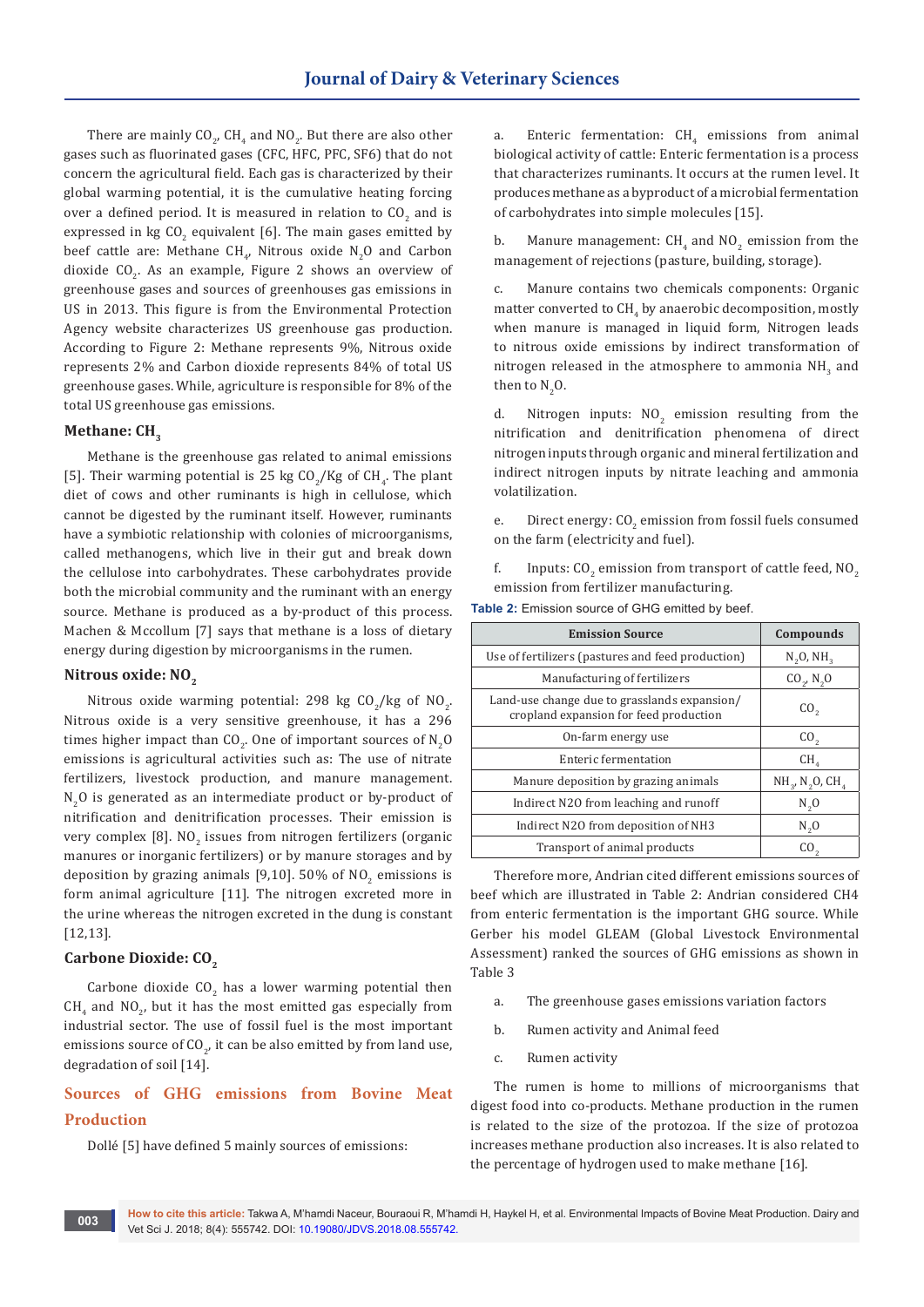# **Journal of Dairy & Veterinary Sciences**

| Supply chain           | <b>Activity</b>      | <b>GHG</b>                                                                                    |  |
|------------------------|----------------------|-----------------------------------------------------------------------------------------------|--|
|                        |                      | NO <sub>2</sub> : direct and indirect from:                                                   |  |
|                        |                      | -Application of manure.                                                                       |  |
|                        |                      | -Application of synthetic N.                                                                  |  |
|                        | Feed production      | -Direct deposition of manure by grazing animals and scavenging animals.                       |  |
|                        |                      | -Crop residue management.                                                                     |  |
|                        |                      | $CO_{2}$ , NO <sub>2</sub> , CH <sub>4</sub> :                                                |  |
| Upstream               |                      | -Energy use in field operations.                                                              |  |
|                        |                      | - Energy use in feed transport and processing.                                                |  |
|                        |                      | -Fertilizer manufacture.                                                                      |  |
|                        |                      | -Feed blending.                                                                               |  |
|                        |                      | -Production of non-crop feedstuff.                                                            |  |
|                        |                      | -Land use change related to soybean cultivation.                                              |  |
|                        | Non-feed production  | CO <sub>2</sub> : -Embedded energy related to manufacture of on-farm buildings and equipment. |  |
| Animal production unit | Livestock production | $CH4$ :                                                                                       |  |
|                        |                      | -Enteric fermentation. -Manure management.                                                    |  |
|                        |                      | $NO2$ : -Direct and indirect NO <sub>2</sub> from manure management.                          |  |
|                        |                      | CO <sub>2</sub> : -Direct on-farm energy use for livestock (ventilation, heating.)            |  |
| Downstream             | Post farmgate        | $CO2$ , $CH4$ , HFCs:                                                                         |  |
|                        |                      | -Transport of live animals and products to slaughter and processing plant.                    |  |
|                        |                      | -Transport of processes products to retail point.                                             |  |
|                        |                      | -Refrigeration during transport and processing.                                               |  |
|                        |                      | -Primary processing of meat into carcasses.                                                   |  |
|                        |                      | -Manufacture of packaging.                                                                    |  |

#### **Table 3:** Sources of GHG emissions considered ont the GLEAM model (FAO 2013).

# **Animal feed**

Fibrous and poorly digestible diets cause an increase in  $CH_{4}$ . In the other hand According to Machen et Mccollum diet influences the amount of methane. Cattle that consuming stem forage (high fiber) emit more methane then cattle that consuming concentrate (low fiber). They add that when highly available carbohydrates are fed at limited intakes, high fractional methane losses occur. At high intakes of highly digestible diets, low fractional methane losses occur.

#### **Productivity and Herd Management**

There is a relationship between productivity and GHG emissions intensity, when productivity and yields increase GHG emissions intensity decreases. According to Gerber poorer animal husbandry, lower slaughter weights and higher age at slaughter leading to higher GHG emissions. An increase in productivity without an excessive reliance on inputs that allows for an increase in the average daily gain, this leads to a reduction in the fattening time, and consequently a reduction in GHGs emissions associated with production. Guickshank assert that a good herd management: an adequate diet, a good reform of unproductive animals, an effective health management capacity to adapt to environmental changes, leads to a reduction of 2 to 5% of GHGs emitted by cattle farming.

#### **Carbon Storage/Restorage**

Soil change is reflected in a change of carbon flux in the soil, it is carbon storage and restorage. This can lead to GHG emissions of carbon sequestration. Any conversion of a forest or grassland into a crop induces GHG emissions (from 4 to 6 tonnes of CO<sub>2</sub> / ha / year). Conversely, any conversion from a crop to a grassland induces sequestration of carbon in soils (from 0.84 to 2.75 tonnes  $CO_2$  / ha / year) [17]. According to Table, soil change from crop to grassland is better than soil change from grassland to crop because it mitigates CO<sub>2</sub> emission and capture CO<sub>2</sub>.

#### **Nitrogen Fertilization**

Proper nitrogen management can reduce  $90\%$  of  $CO<sub>2</sub>$ emissions [18]. Much of the nitrogen management is evident in the management of N input at the farm level. Moderate nitrogen fertilization reduces the purchases of synthesized fertilizers and consequently reduces carbonic gases emissions associated with their manufacture and transport (5.3 to 6.1 kg of  $\mathrm{CO}_2/\mathrm{kg}$  of nitrogen).

## **Energy Consumption**

Energy consumption within a farm is the major factor for  $CO<sub>2</sub>$  emission. Dollé assert that the consumption of fuel and electricity causes the direct emission of  $CO<sub>2</sub>$ . So, any reduction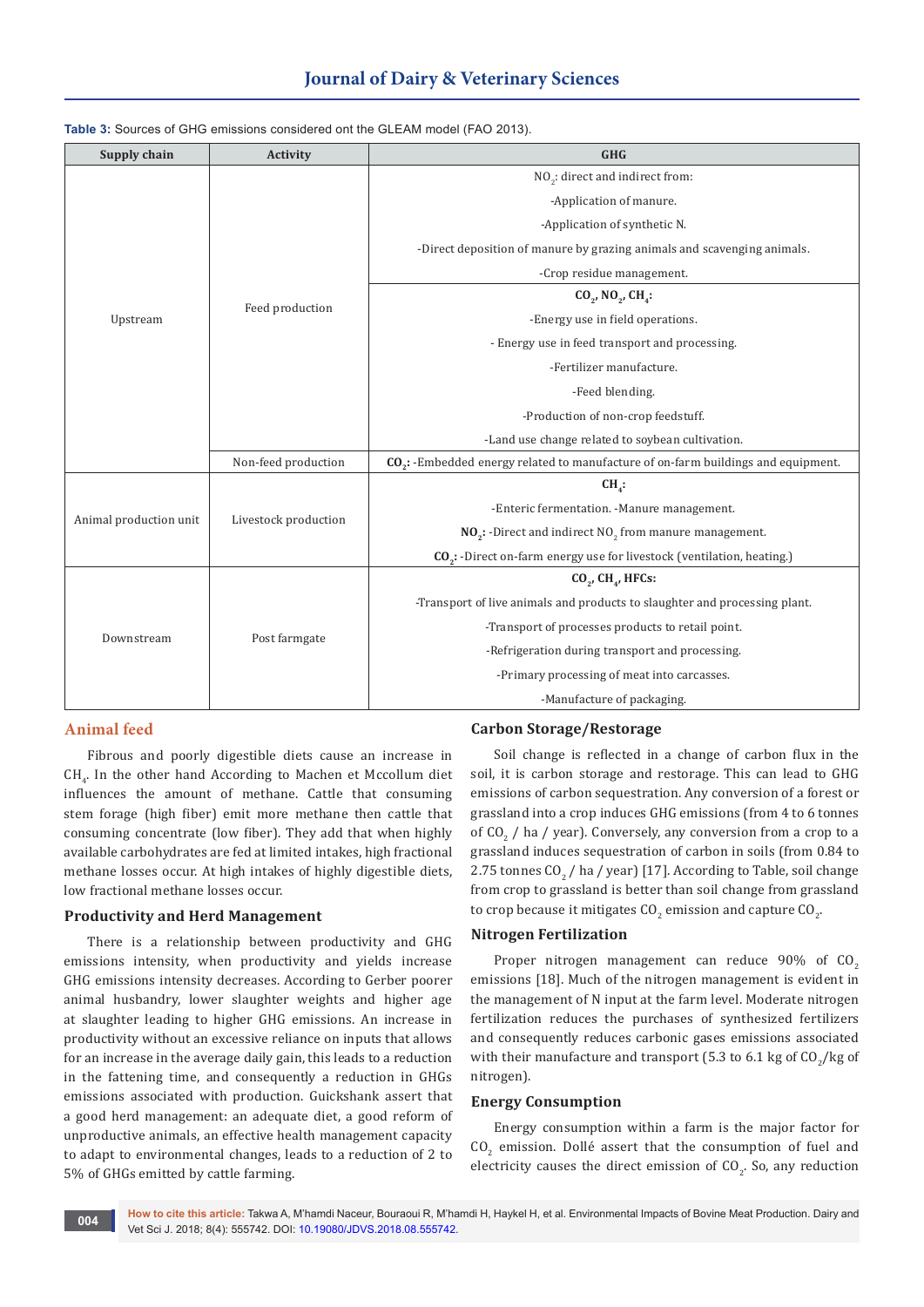in energy consumption will reduce the  $\mathop{\rm CO}_{2}$  emission (mitigation strategies of energy consumption are more detailed in the third party).

# **Mitigation Strategies**

Technologies and practices that help reduce emissions exist but are not widely used. Their adoption and use by the bulk of **Table 4:** Impact associated to soil change between crop and grassland Arrouays et al. (2002).

the world's producers can result in significant reductions in emissions. Dollé summarize action levers that can reduce GHG emissions from cattle (Table 4) it's through means that act on Animal feed, productivity and herd management, nitrogen fertilization and manure management, reduction of energy consumption and carbon storage. Table 5 shows this means and their effect on CH<sub>4</sub>, NO<sub>2</sub> and CO<sub>2</sub> emissions.

| <b>Soil Conversion</b>         | Average Annual Additional Flow T C/ha/year | CO <sub>2</sub> Equivalences Emitted or Captured (T CO <sub>2</sub> eq/ha/an) |  |
|--------------------------------|--------------------------------------------|-------------------------------------------------------------------------------|--|
| Crop $\triangleleft$ grassland | Carbon storage $0.49 + 0.26$               | $CO2$ capture 0.84 to 2.75                                                    |  |
| Grassland $\triangle$ crop     | Carbon Destorage $-0.95 + 0.3$             | $CO2$ emission 2.4 to 4.6                                                     |  |

**Table 5:** Potential effects of the main levers of action on GHG emissions.

| <b>Action Lever</b>                                   | CH <sub>4</sub> | NO <sub>2</sub> | CO <sub>2</sub>          | Potential Effect on Reducing the Net Carbon Foot Print of Products |
|-------------------------------------------------------|-----------------|-----------------|--------------------------|--------------------------------------------------------------------|
| Animal Feed                                           |                 |                 |                          |                                                                    |
| Increase in the Share of Concentrates                 | $\downarrow$    | $\overline{a}$  | $\downarrow$             | 0 to 5%                                                            |
| Fat Intake                                            |                 | L,              | $\overline{a}$           | 3 to 7%                                                            |
| <b>Food Additives</b>                                 | $\downarrow$    | $\downarrow$    | $\overline{a}$           | $\overline{\cdot}$                                                 |
| Optimization of the nitrogen content of<br>the Ration |                 | $\downarrow$    | $\downarrow$             | 2%                                                                 |
| Replacement of Soybean Meal with<br>Rapeseed Meal     | $\overline{a}$  | $\overline{a}$  | $\downarrow$             | 3 to 7%                                                            |
| Protein Autonomy                                      | $\overline{a}$  | $\overline{a}$  | $\downarrow$             | 2 to 5%                                                            |
| Productivity and herd Management                      |                 |                 |                          |                                                                    |
| Productivity                                          | $\downarrow$    | $\downarrow$    | $\downarrow$ $\uparrow$  | $-5$ to $10%$                                                      |
| Renewal                                               | $\downarrow$    | $\downarrow$    | $\downarrow$             | 0 to 5%                                                            |
| Health optimization                                   | $\downarrow$    | $\downarrow$    | $\downarrow$             | 2 to 5%                                                            |
| Genetic Improvement                                   | $\downarrow$    | $\downarrow$    | $\downarrow$             | 2 to 10%                                                           |
| Nitrogen Fertilization                                |                 |                 |                          |                                                                    |
| Reduction of Nitrogen Intake                          | Ĭ.              | $\downarrow$    | $\downarrow$             | 2 to 5%                                                            |
| Introduction of legumes                               | ÷,              | $\downarrow$    | $\downarrow$             | 2 to 5%                                                            |
| Nitrification Inhibitor                               | ÷,              | $\downarrow$    | $\downarrow$             | $0$ to $5\%$                                                       |
| Manure management                                     |                 |                 |                          |                                                                    |
| Optimization of pasture                               | $\downarrow$    | $\downarrow$    | $\overline{\phantom{a}}$ | 3 to 5%                                                            |
| Optimum recovery of manure                            | $\overline{a}$  | $\downarrow$    | $\downarrow$             | 3 to 5%                                                            |
| Methanation                                           | $\downarrow$    | $\downarrow$    | $\downarrow$             | 5 to 7%                                                            |
| Reduction of energy consumption                       |                 |                 |                          |                                                                    |
| Electricity                                           | $\overline{a}$  | $\overline{a}$  | $\downarrow$             | $< 1\%$                                                            |
| Oil                                                   |                 |                 | $\downarrow$             | 1 to 2%                                                            |
| Carbon storage                                        |                 |                 |                          |                                                                    |
| Increase the proportion of permanent<br>grasslands    | $\overline{a}$  | $\overline{a}$  | $\downarrow$             | 3 to 10%                                                           |
| Implement hedges                                      | $\overline{a}$  | $\overline{a}$  | $\downarrow$             | 3 to 10%                                                           |

#### **Mitigation strategy of CH<sub>4</sub> emissions**

Focusing on animal feed (Table 4), we can use additives to limit enteric fermentation [19]. Or changing animal diet for example changing grass to maize can reduce methane from enteric fermentation [20]. Also, increase the part of concentrate in the ration, which replaces cellulose by starch, so it can reduce enteric methane. To reduce the production of methane in the

rumen we can decrease the population of the protozoa by the ingestion of rations very rich in cereals. Or redirect the hydrogen used in the manufacture of methane in other biochemical pathways such as the sulphate or nitrate reductant route. Similarly, polyunsaturated fatty acids represent hydrogen sinks (capture hydrogen) so they try to reduce methagenesis.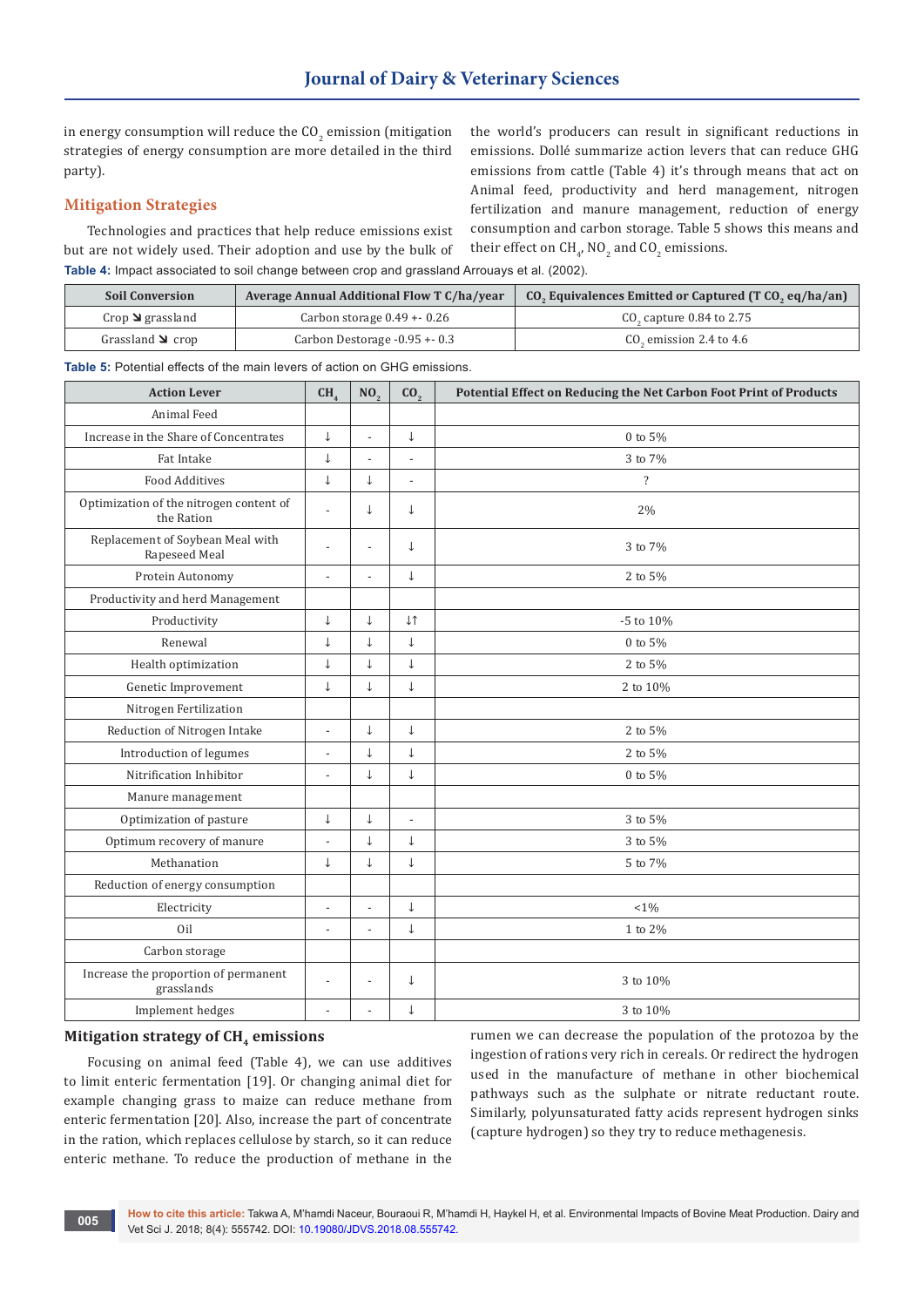Concerning mitigation strategy applied to reduce methane and other GHG emissions from manure management we can site:

Composting, by aerating and ventilating stored manure, this decrease CH $_4$  emission but increase NO $_2$  emission from manure [21].

b. Excessive use of straw in litter can reduce GHG emission from manure [22].

c. -Manure compacting and coverage by plastic sheeting reduce CH4 but may increase NO $_2$  according to climatological conditions [23].

In the other hand, according to Weske [24] more lactations per cow, less enteric methane emission. Because without producing milk there is more GHG emissions.

## **Mitigation strategy of NO<sub>2</sub> emissions**

As example of mitigation strategy of  $\text{NO}_2$  emissions from agriculture soil is nitrification inhibitors which can reduce roughly 30% of NO<sub>2</sub> emission from soil [25]. Nitrification inhibitors can reduce losses by leaching and consequently reduce emissions, by slowing the production of nitrate nitrogen resulting from the transformation of the ammoniacal nitrogen of pissats and manure. This reduction can reach 60 to 68% of GHG emissions. This strategy is very much studied in New Zealand [26]. According to Soussana [27] reducing grazing intensity or overgrazing, reduce both  $\mathsf{NO}_2$  emissions and soil organic carbon.

In the other hand, the division of ploughing grassland in several times per year instead of ploughing permanent grassland can reduce  $\mathsf{NO}_2$  emissions from the soil. Or reducing ploughing area by leaving areas un-ploughed and sowing new seed under a no-till system [28]. According to Wulf [29] most effective way to reduce  $\text{NO}_2$  and  $\text{CH}_4$  both emissions from manure management is trail hose application in combination with immediate shallow, but that can increase  $NH<sub>3</sub>$  emissions. Therefore more, the use of cropped crops, such as energy crops as buffer strips along open streams in order to mitigate nutrient leaching, so reducing  $\mathsf{NO}_2$  in the atmosphere [30-32]. Focusing on manure biosolid management strategies such a: compacting and coverage, increasing straw content for composting, covering manure storage, no manure application in autuum, mitigates both  $NO<sub>2</sub>$ and CH<sub>4</sub> emissions gases. Also, the use of legumes reduces NO<sub>2</sub> emissions, thanks to symbiotic fixation that dos nit emits GHGs.

#### **Mitigation strategy of CO<sub>2</sub> emissions**

There are two main levels of  $\mathsf{CO}_2$  mitigation strategies:

a. Carbon storage

Extensification can reduce CO $_2$  emissions from soil by turning grassland into a carbon sink instead of a source. So, increase the proportion of permanent grassland. Implementation of hedges.

b. Energy use

Practice grazing instead of the installation of cultures has end of underestimate the consumption of fuel for harvesting, distribution of forage, spreading of droppings, reduce  $CO<sub>2</sub>$ emissions from fuel use [33-35]. On the other hand, checking the tractors, good economic driving, reducing transport, simplifying farming practices..., can significantly reduce  $\mathsf{CO}_2$  emission from energy use [5].

#### **Conclusion**

Methane  $CH_{4}$ , Nitrous oxide  $NO_2$  and Carbone dioxide  $CO_2$  are the main GHGs emitted by beef cattle. NO<sub>2</sub> is the most powerful GHG, which retains more heat than  $CH_4$  and  $CO_2$ . Enteric fermentation, manure management, energy use and nitrogen inputs are the main GES emissions sources from bovine meat sector. Cattle is the agriculture sector that emits the most GHGs. So the aim is not only to encourage and support research and GHG abatement strategies, but also to popularize and raise awareness among all members of agricultural sector, especially producers, in order to highlight the seriousness of this situation, to find viable and achievable solutions.

More communication with farmers is needed, new policies and investments that facilitate the use of mitigation solutions. Meat production increases as demand increases. Therefore, adequate strategies are needed to limit GHG emissions while guaranteeing food safety, the state of the animal and avoiding any undesirable effects. We must strive for sustainable agriculture that preserves our natural and environmental resources.

#### **References**

- 1. Umair S (2015) Global Warming: Causes, Effects and Solutions. Durreesamin Journal 1: 4.
- 2. Holli R (2007) Global warming. Earth observatory. NASA.
- 3. Adrian L, Tom W, Francesco NT, Suvi M (2010) Evaluation of the livestock sector's contribution to the EU greenhouse gas emissions (GGELS)-Final report. Joint research centre-European commission.
- 4. Steinfeld H, Gerber P, Wassenaar T, Castel V, De Haan C (2006) Livestock's Long Shadow: Environmental Issues and Options. Food and Agriculture Organization of the United Nations.
- 5. Chase LE (2006) How much methane de cows emit? Department of animal science. Cornell University, New York, USA.
- 6. Dollé JB, Agabriel J, Peyraud L, Faverdin P, Manneville V, et al. (2011) Les gaz à effet de serre en élevage bovin : Evaluation et leviers d'action. INRA Prod Anim 24 (5): 415-432.
- 7. Machen R, Mccollum T (2016) Relationship Between Production System and Methane Loss by Beef Cattle. Environmental protection agency website. Texas A&M AgriLife Extension Service. ASWeb-128.
- 8. [Koki M, Sakae T, Ryosuke Sh, Takashi O, Dai H, et al. \(2010\) Source](https://www.ncbi.nlm.nih.gov/pubmed/20048060)  [of Nitrous Oxide Emissions during the Cow Manure Composting](https://www.ncbi.nlm.nih.gov/pubmed/20048060)  [Process as Revealed by Isotopomer Analysis of and](https://www.ncbi.nlm.nih.gov/pubmed/20048060) amoA Abundance [in Betaproteobacterial Ammonia-Oxidizing Bacteria. Applied and](https://www.ncbi.nlm.nih.gov/pubmed/20048060)  [Environmental Microbiology. American Society for Microbiology.](https://www.ncbi.nlm.nih.gov/pubmed/20048060)  [76\(5\): 1555-15562.](https://www.ncbi.nlm.nih.gov/pubmed/20048060)
- 9. [Whalen SC, Phillips RL, Fischer EN \(2000\) Nitrous oxide emission](https://agupubs.onlinelibrary.wiley.com/doi/10.1029/1999GB900093)  [from an agricultural field fertilized with liquid lagoonal swine effluent.](https://agupubs.onlinelibrary.wiley.com/doi/10.1029/1999GB900093)  [Global Biogeochemical Cycles, 14: 545-558.](https://agupubs.onlinelibrary.wiley.com/doi/10.1029/1999GB900093)
- 10. [Crosson P, Shalloo L, O'Brien D, Lanigan GJ, Foley PA, et al. \(2011\) A](https://www.sciencedirect.com/science/article/pii/S0377840111001209)  [review of whole farm systems models of greenhouse gas emissions](https://www.sciencedirect.com/science/article/pii/S0377840111001209)  [from beef and dairy cattle production systems. Animal Feed Science](https://www.sciencedirect.com/science/article/pii/S0377840111001209)  [and Technology, 166\(167\): 29–45.](https://www.sciencedirect.com/science/article/pii/S0377840111001209)